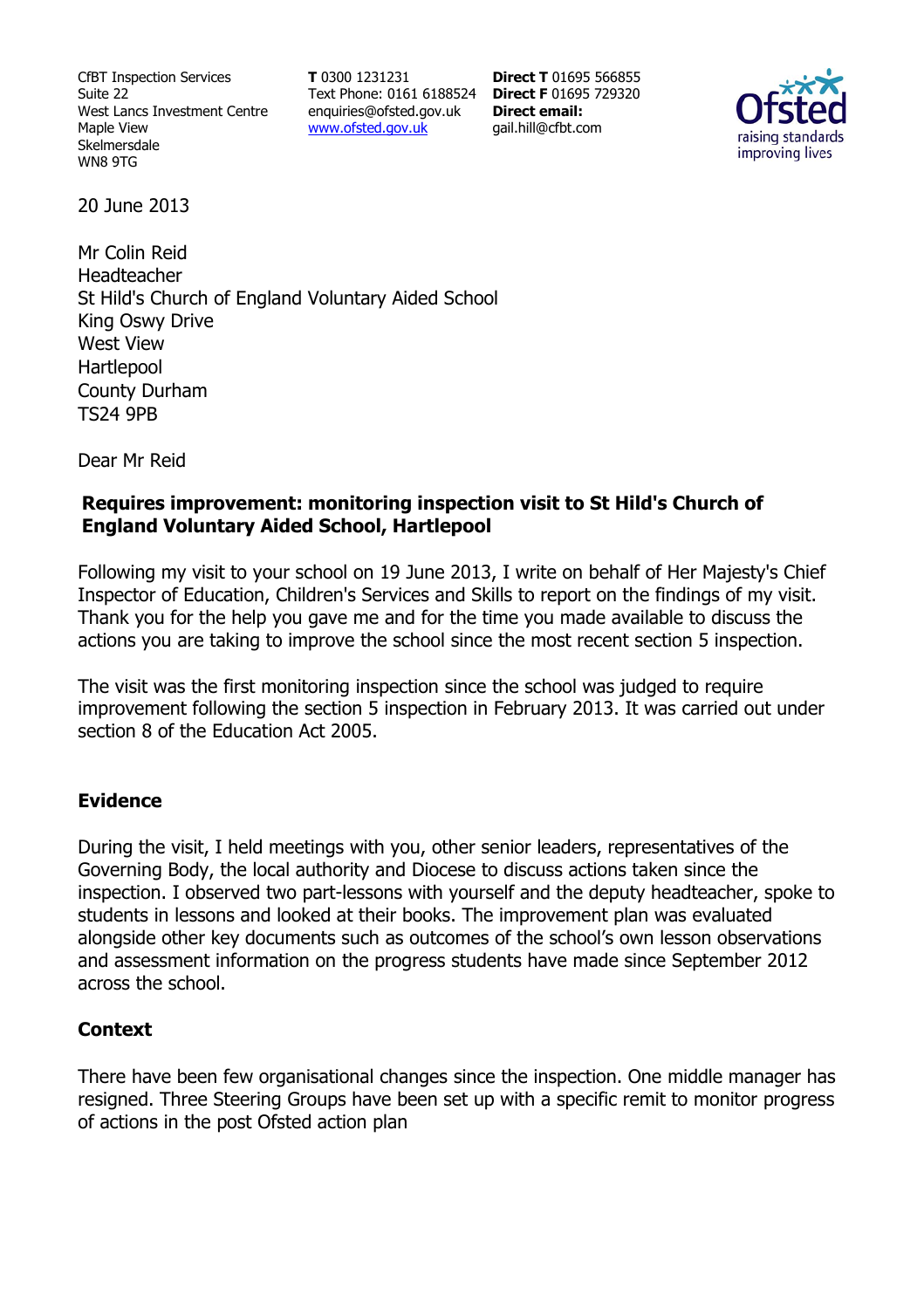# **Main findings**

Urgent actions, taken since the inspection, are hastening improvement in the quality of teaching and in students' progress. This is evident in discussions with students, in their work books, in the detailed assessment data and information you share with governors on students' current levels of attainment and in lessons I observed during the visit. The new improvement plan includes all recommendations from the inspection report and has an appropriate number of targets and milestones to help you and governors check the rate of improvement. However, the plan has too many low-level actions. Sometimes targets relate to achievement of the actions rather than the difference these actions will make to the quality of teaching and students' progress. Governors monitoring the plan recently identified this and they are taking action to improve matters. The strategy to ensure that students develop their literacy skills has been strengthened with more opportunities to read widely and often, through for example, regular accelerated reading activities for younger students. Students' evaluations indicate this has increased their involvement in reading, improved their reading skills and the enjoyment they get from books.

Yours and the senior team's regular, short visits to lessons to check how well pupils are learning and whether teachers are taking account of the things they need to do better, is contributing to improvements in the quality of teaching. You know there is still a way to go before every lesson is at least good. Plans are in place for further training and for teachers to observe good practice in local schools such as the King's Academy. Good practice in teaching, already evident in school, is starting to be shared more widely to the benefit of all staff. These actions need to be carried out with more urgency.

Governors are well informed and clear about the strengths and weaknesses of the school because of the detailed, regular information they receive and request. For example, about students' progress across the school, improvements to the quality of teaching, and as a result of training such as that provided by the local authority in understanding school performance and student progress data.

Senior leaders and governors are taking effective action to tackle the areas requiring improvement identified at the recent section 5 inspection. The school should take further action to:

- $\blacksquare$  bring forward the planned opportunities for teachers to reflect on their own teaching by observing best practice in other schools and sharing the good practice in school more widely
- $\blacksquare$  reduce the number of actions in the improvement plan to identify only the important actions; linking these to the milestones and measureable targets that help governors know how quickly teaching is improving and how well groups of pupils across the school are achieving.

As agreed with yourself and governors, I will visit the school in the autumn term to carry out joint lesson observations with you and the deputy headteacher and join one of your regular Raising Achievement Meetings with governors. Ofsted may carry out further visits and, where necessary, provide further support and challenge to the school until its next section 5 inspection.